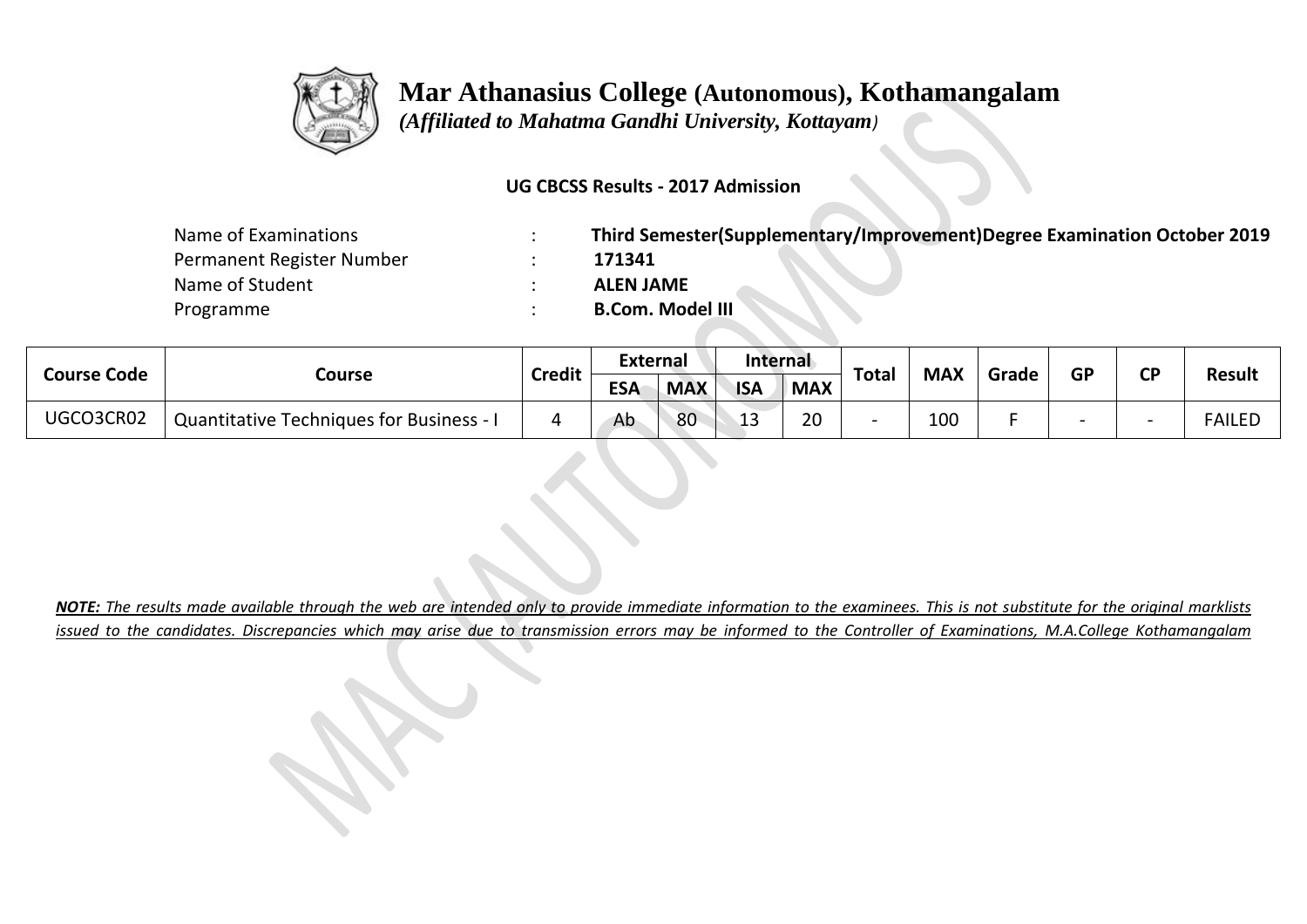

 *(Affiliated to Mahatma Gandhi University, Kottayam)*

### **UG CBCSS Results - 2017 Admission**

| Name of Examinations      | Third Semester(Supplementary/Improvement)Degree Examination October 2019 |
|---------------------------|--------------------------------------------------------------------------|
| Permanent Register Number | 171344                                                                   |
| Name of Student           | <b>ANJU EBY</b>                                                          |
| Programme                 | <b>B.Com. Model III</b>                                                  |

| <b>Course Code</b> |                                                 | <b>Credit</b> | <b>External</b> |            | Internal   |            |       | <b>MAX</b> | Grade | <b>GP</b> | <b>CD</b> | <b>Result</b> |
|--------------------|-------------------------------------------------|---------------|-----------------|------------|------------|------------|-------|------------|-------|-----------|-----------|---------------|
|                    | Course                                          |               | <b>ESA</b>      | <b>MAX</b> | <b>ISA</b> | <b>MAX</b> | Total |            |       |           |           |               |
| UGCO3CR02          | <b>Quantitative Techniques for Business - I</b> |               | 50              | 80         | 18         | 20         | 68    | 100        | B+    |           | 28        | <b>PASSED</b> |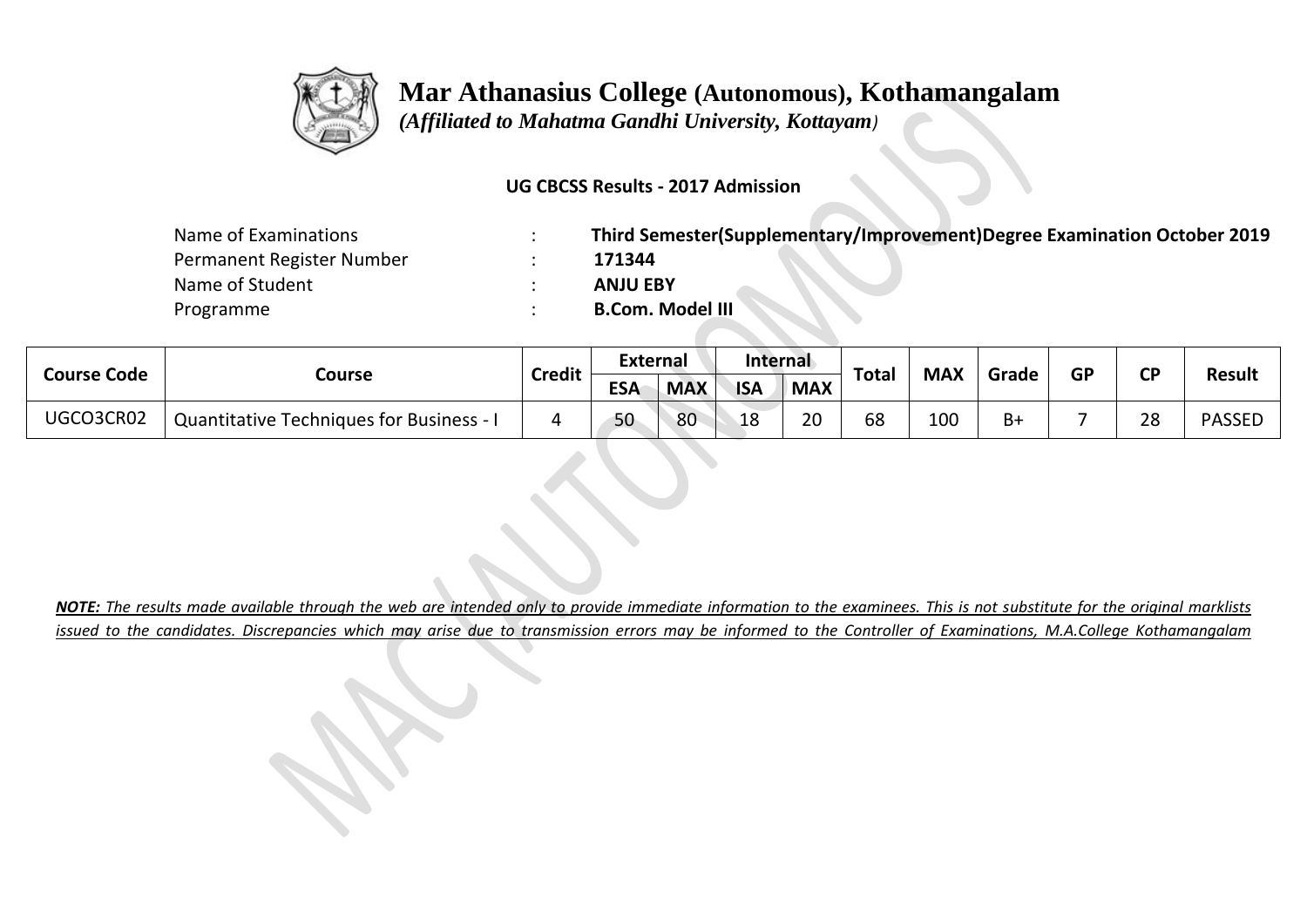

 *(Affiliated to Mahatma Gandhi University, Kottayam)*

### **UG CBCSS Results - 2017 Admission**

| Name of Examinations      | Third Semester(Supplementary/Improvement)Degree Examination October 2019 |
|---------------------------|--------------------------------------------------------------------------|
| Permanent Register Number | 171347                                                                   |
| Name of Student           | <b>ARSHAQ FUNAMAUGE</b>                                                  |
| Programme                 | <b>B.Com. Model III</b>                                                  |

| <b>Course Code</b> |                                         | <b>Credit</b> | <b>External</b> |            | Internal   |            | <b>Total</b> | <b>MAX</b> | Grade | <b>GP</b> | ΓD | <b>Result</b> |
|--------------------|-----------------------------------------|---------------|-----------------|------------|------------|------------|--------------|------------|-------|-----------|----|---------------|
|                    | Course                                  |               | <b>ESA</b>      | <b>MAX</b> | <b>ISA</b> | <b>MAX</b> |              |            |       |           |    |               |
| UGCO3CR01          | Corporate Accounting - I                |               | 30              | 80         | 13         | 20         | 43           | 100        |       |           |    | <b>PASSED</b> |
| UGCO3CR03          | <b>Financial Markets and Operations</b> | ັ             | 42              | 80         | 11         | 20         | 53           | 100        |       |           |    | <b>PASSED</b> |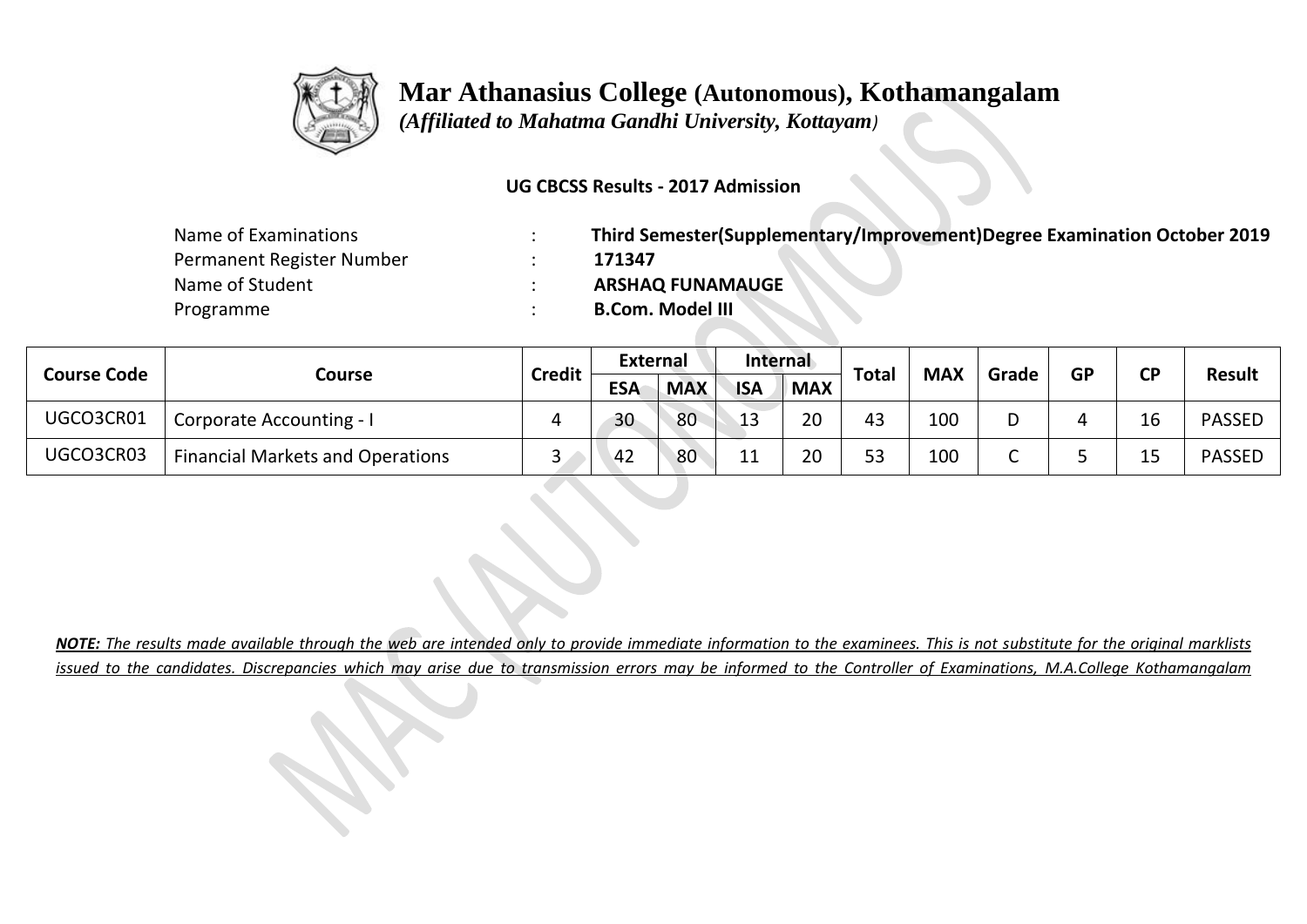

 *(Affiliated to Mahatma Gandhi University, Kottayam)*

### **UG CBCSS Results - 2017 Admission**

| Name of Examinations      | Third Semester(Supplementary/Improvement)Degree Examination October 2019 |
|---------------------------|--------------------------------------------------------------------------|
| Permanent Register Number | 171349                                                                   |
| Name of Student           | <b>BASIL BABY</b>                                                        |
| Programme                 | <b>B.Com. Model III</b>                                                  |

| <b>Course Code</b> | Course                        | <b>Credit</b> | <b>External</b> |            | Internal   |            | <b>Total</b> | <b>MAX</b> |       | <b>GP</b> | <b>CD</b> | <b>Result</b> |
|--------------------|-------------------------------|---------------|-----------------|------------|------------|------------|--------------|------------|-------|-----------|-----------|---------------|
|                    |                               |               | <b>ESA</b>      | <b>MAX</b> | <b>ISA</b> | <b>MAX</b> |              |            | Grade |           |           |               |
| UGCO3CR01          | Corporate Accounting - I      |               | 44              | 80         | 12         | 20         | 56           | 100        |       |           | 24        | <b>PASSED</b> |
| <b>UGCO3OC01</b>   | <b>Goods and Services Tax</b> | 4             | 28              | 80         |            | 20         | 40           | 100        |       |           |           | <b>PASSED</b> |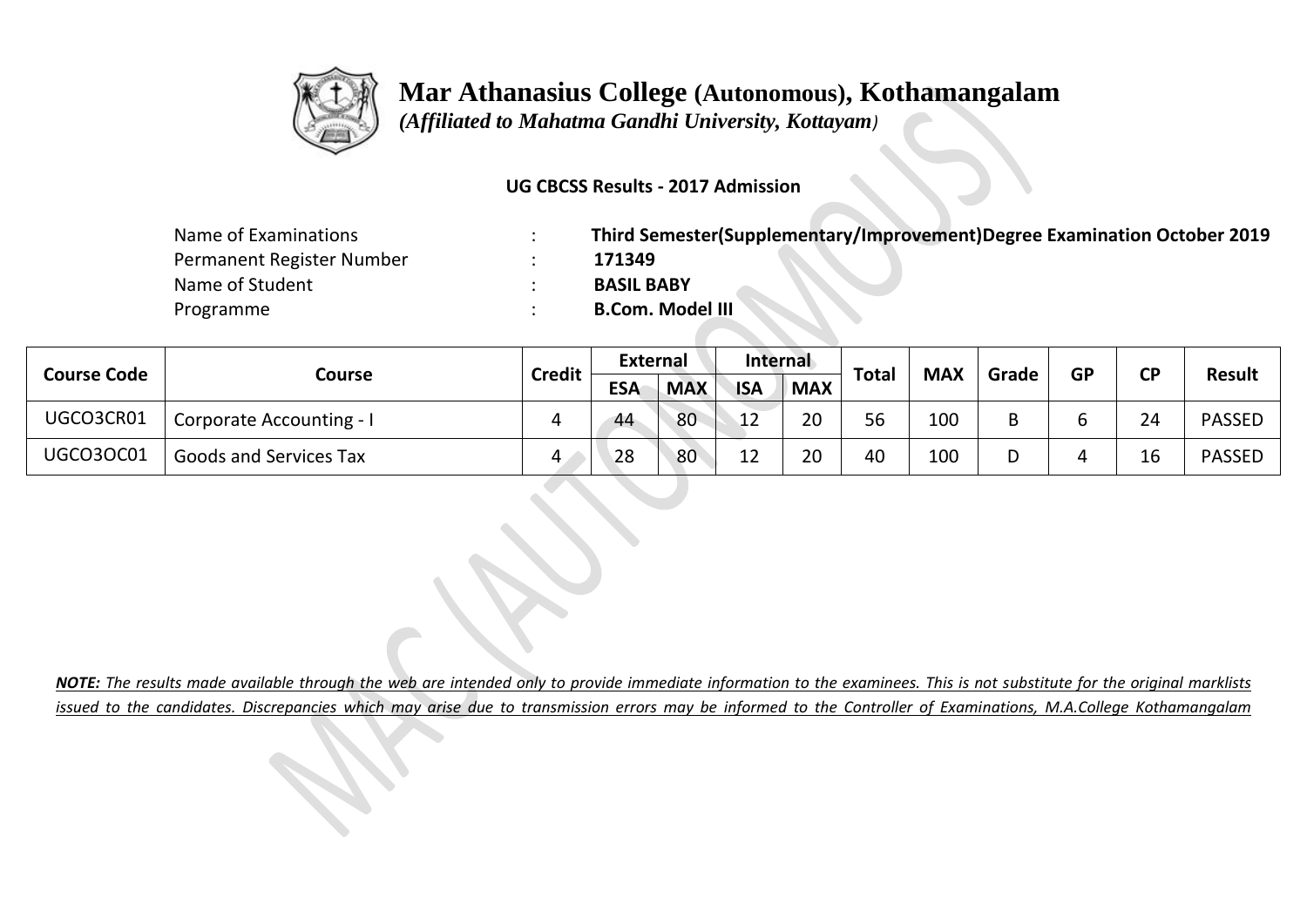

 *(Affiliated to Mahatma Gandhi University, Kottayam)*

### **UG CBCSS Results - 2017 Admission**

| Name of Examinations      | Third Semester(Supplementary/Improvement)Degree Examination October 2019 |
|---------------------------|--------------------------------------------------------------------------|
| Permanent Register Number | 171352                                                                   |
| Name of Student           | <b>BEN JOJO</b>                                                          |
| Programme                 | <b>B.Com. Model III</b>                                                  |

| <b>Course Code</b> |                                                 | <b>Credit</b> | External   |            | Internal     |            |       | <b>MAX</b> | Grade | <b>GP</b> | <b>CD</b> | <b>Result</b> |
|--------------------|-------------------------------------------------|---------------|------------|------------|--------------|------------|-------|------------|-------|-----------|-----------|---------------|
|                    | Course                                          |               | <b>ESA</b> | <b>MAX</b> | <b>ISA</b>   | <b>MAX</b> | Total |            |       |           |           |               |
| UGCO3CR02          | <b>Quantitative Techniques for Business - I</b> |               | Ab         | 80         | $\sim$<br>ᅩᄼ | 20         |       | 100        |       |           |           | <b>FAILED</b> |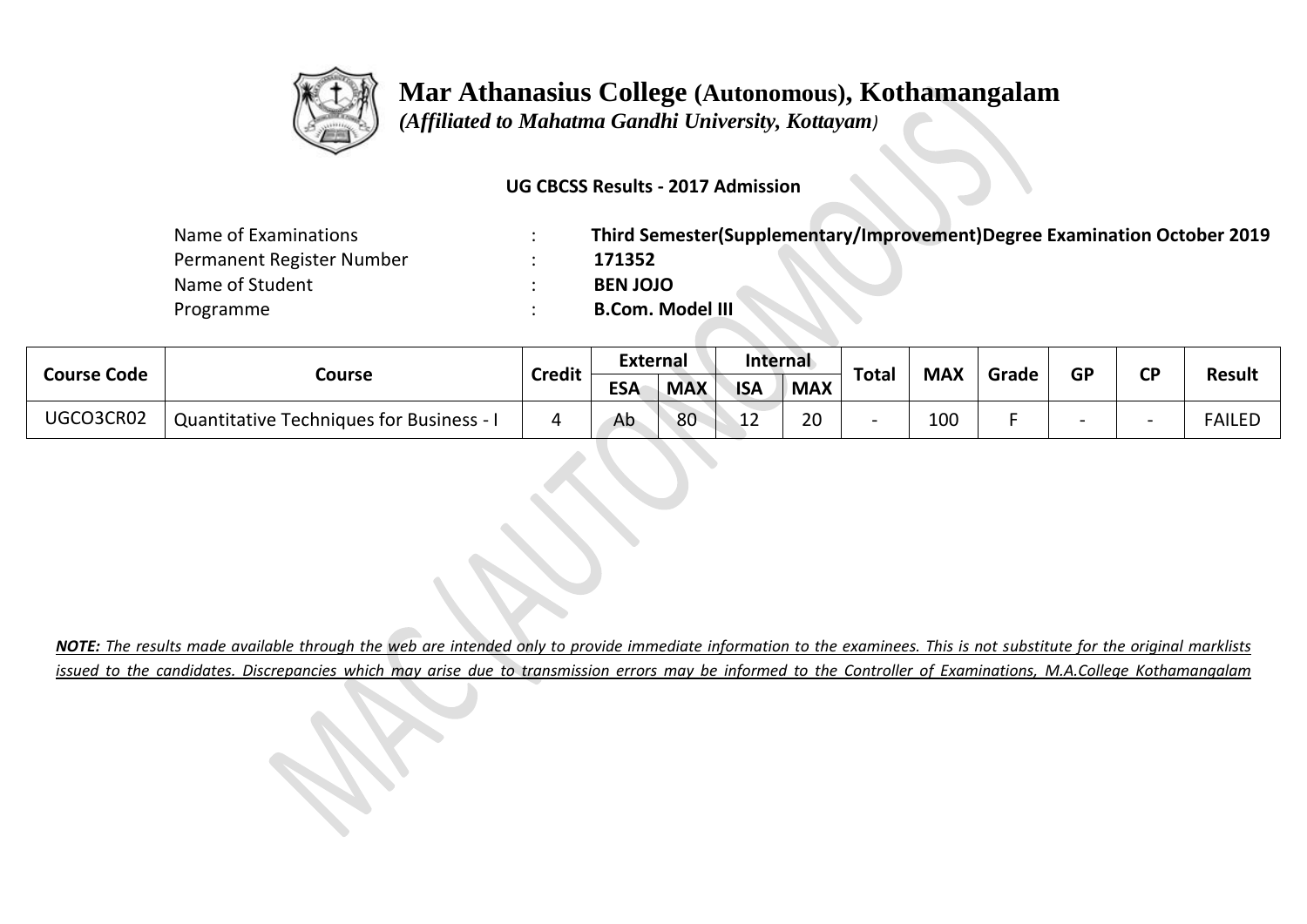

 *(Affiliated to Mahatma Gandhi University, Kottayam)*

### **UG CBCSS Results - 2017 Admission**

| Name of Examinations      | Third Semester(Supplementary/Improvement)Degree Examination October 2019 |
|---------------------------|--------------------------------------------------------------------------|
| Permanent Register Number | 171354                                                                   |
| Name of Student           | <b>BIYA RAJU</b>                                                         |
| Programme                 | <b>B.Com. Model III</b>                                                  |

| <b>Course Code</b> |                                                               | <b>Credit</b> | <b>External</b> |            | Internal   |            | <b>Total</b>             | <b>MAX</b> | Grade | <b>GP</b> | CD <sup>-</sup> | <b>Result</b> |
|--------------------|---------------------------------------------------------------|---------------|-----------------|------------|------------|------------|--------------------------|------------|-------|-----------|-----------------|---------------|
|                    | Course                                                        |               | <b>ESA</b>      | <b>MAX</b> | <b>ISA</b> | <b>MAX</b> |                          |            |       |           |                 |               |
| UGCO3CR03          | <b>Financial Markets and Operations</b>                       |               | 60              | 80         | 19         | 20         | 79                       | 100        |       |           | 21              | <b>PASSED</b> |
| UGCO3CM01          | <b>Business Ethics and Corporate Social</b><br>Responsibility |               | Ab              | 80         | 19         | 20         | $\overline{\phantom{0}}$ | 100        |       |           |                 | <b>FAILED</b> |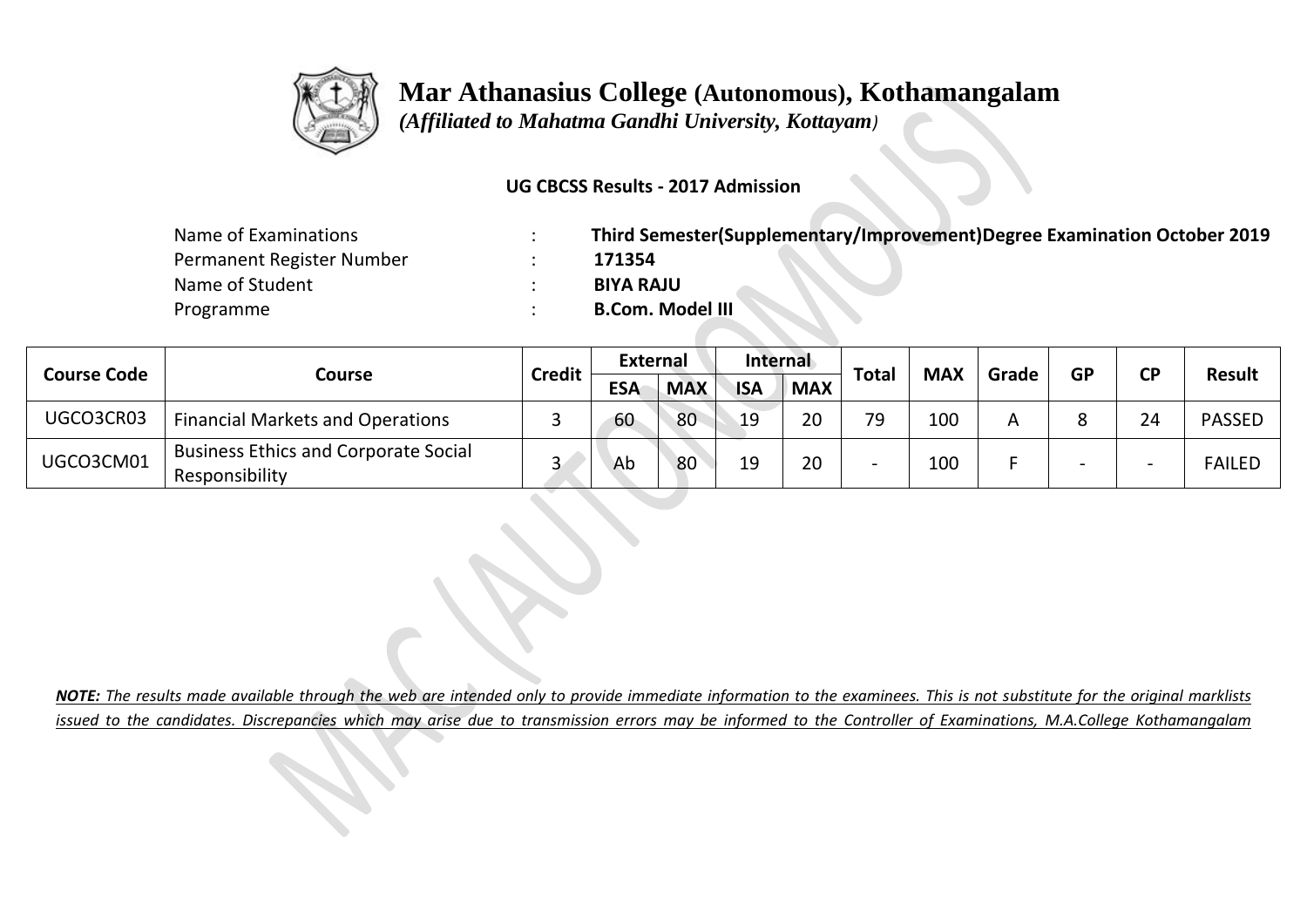

 *(Affiliated to Mahatma Gandhi University, Kottayam)*

### **UG CBCSS Results - 2017 Admission**

| Name of Examinations      | Third Semester(Supplementary/Improvement)Degree Examination October 2019 |
|---------------------------|--------------------------------------------------------------------------|
| Permanent Register Number | 171360                                                                   |
| Name of Student           | <b>HARI SANKAR BOSE</b>                                                  |
| Programme                 | <b>B.Com. Model III</b>                                                  |

| <b>Course Code</b> | Course                        | <b>Credit</b> | <b>External</b> |            | Internal   |            | Total       | <b>MAX</b> | Grade | <b>GP</b> | <b>CD</b>    | <b>Result</b> |
|--------------------|-------------------------------|---------------|-----------------|------------|------------|------------|-------------|------------|-------|-----------|--------------|---------------|
|                    |                               |               | <b>ESA</b>      | <b>MAX</b> | <b>ISA</b> | <b>MAX</b> |             |            |       |           |              |               |
| <b>UGCO3OC01</b>   | <b>Goods and Services Tax</b> |               | 24              | 80         | ىك باش     | 20         | 35<br>ر_ ر_ | 100        |       |           | $\sim$<br>тo | <b>PASSED</b> |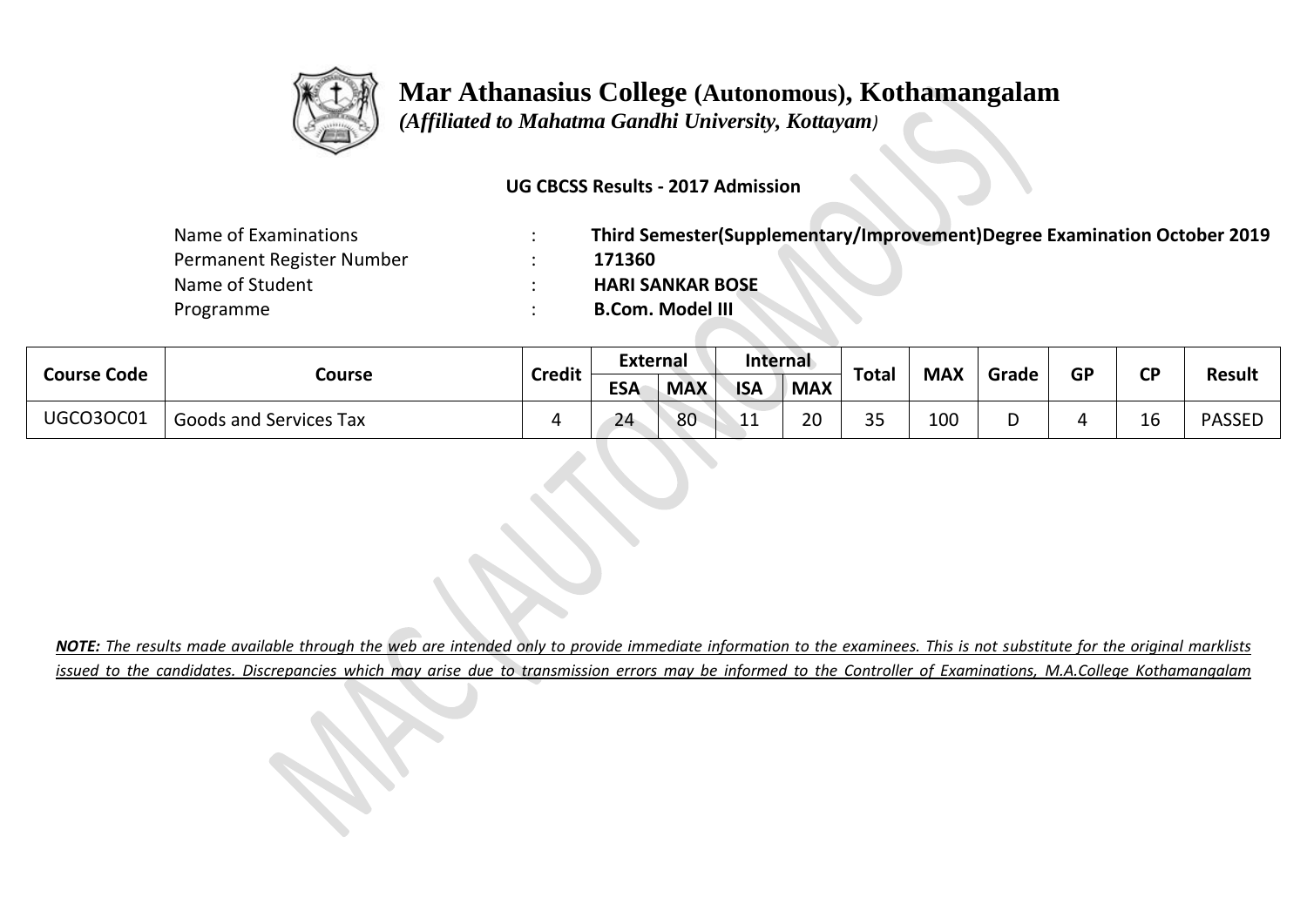

 *(Affiliated to Mahatma Gandhi University, Kottayam)*

### **UG CBCSS Results - 2017 Admission**

| Name of Examinations      | Third Semester(Supplementary/Improvement)Degree Examination October 2019 |
|---------------------------|--------------------------------------------------------------------------|
| Permanent Register Number | 171361                                                                   |
| Name of Student           | <b>JACOB JOHN MAMMALA</b>                                                |
| Programme                 | <b>B.Com. Model III</b>                                                  |

| <b>Course Code</b> |                                                 | <b>Credit</b> | External   |            | Internal   |            |              |            |       | <b>GP</b> | ΓD | <b>Result</b> |
|--------------------|-------------------------------------------------|---------------|------------|------------|------------|------------|--------------|------------|-------|-----------|----|---------------|
|                    | Course                                          |               | <b>ESA</b> | <b>MAX</b> | <b>ISA</b> | <b>MAX</b> | <b>Total</b> | <b>MAX</b> | Grade |           |    |               |
| UGCO3CR01          | <b>Corporate Accounting - I</b>                 | ப             | 39         | 80         | 12         | 20         | 51           | 100        |       |           | 20 | <b>PASSED</b> |
| UGCO3CR02          | <b>Quantitative Techniques for Business - I</b> | 4             | 34         | 80         | ∣ำ<br>ΤT   | 20         | 46           | 100        |       |           | 20 | <b>PASSED</b> |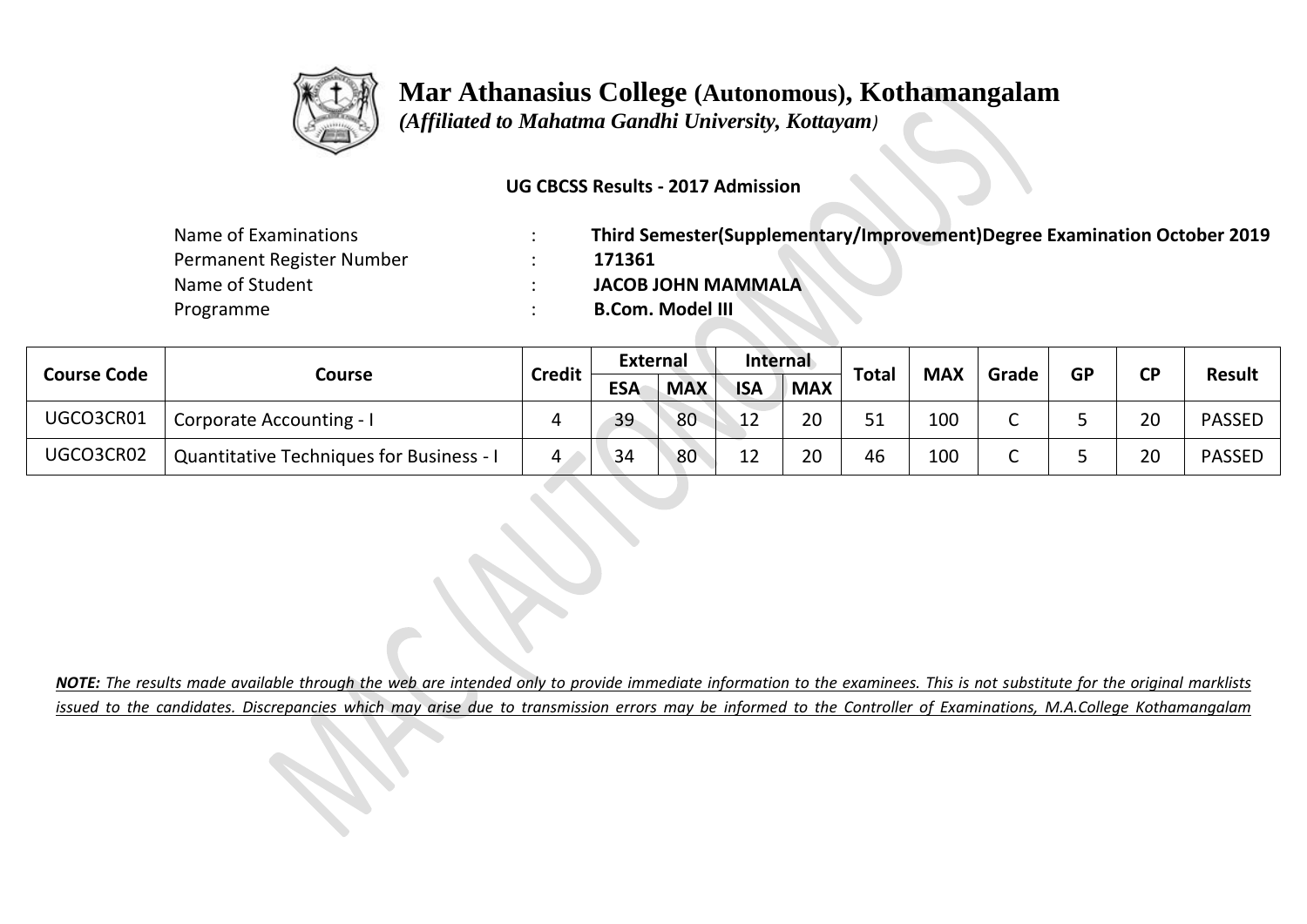

 *(Affiliated to Mahatma Gandhi University, Kottayam)*

### **UG CBCSS Results - 2017 Admission**

| Name of Examinations      | Third Semester(Supplementary/Improvement)Degree Examination October 2019 |
|---------------------------|--------------------------------------------------------------------------|
| Permanent Register Number | 171362                                                                   |
| Name of Student           | <b>JOSHMA ANNA JOY</b>                                                   |
| Programme                 | <b>B.Com. Model III</b>                                                  |

| <b>Course Code</b> |                          | <b>Credit</b> | External   |            | Internal   |            | <b>Total</b> | <b>MAX</b> | Grade | <b>GP</b> | σD      | <b>Result</b> |
|--------------------|--------------------------|---------------|------------|------------|------------|------------|--------------|------------|-------|-----------|---------|---------------|
|                    | Course                   |               | <b>ESA</b> | <b>MAX</b> | <b>ISA</b> | <b>MAX</b> |              |            |       |           |         |               |
| UGCO3CR01          | Corporate Accounting - 1 |               | 60         | 80         | 18         | 20         | 70           | 100        |       |           | າາ<br>◡ | <b>PASSED</b> |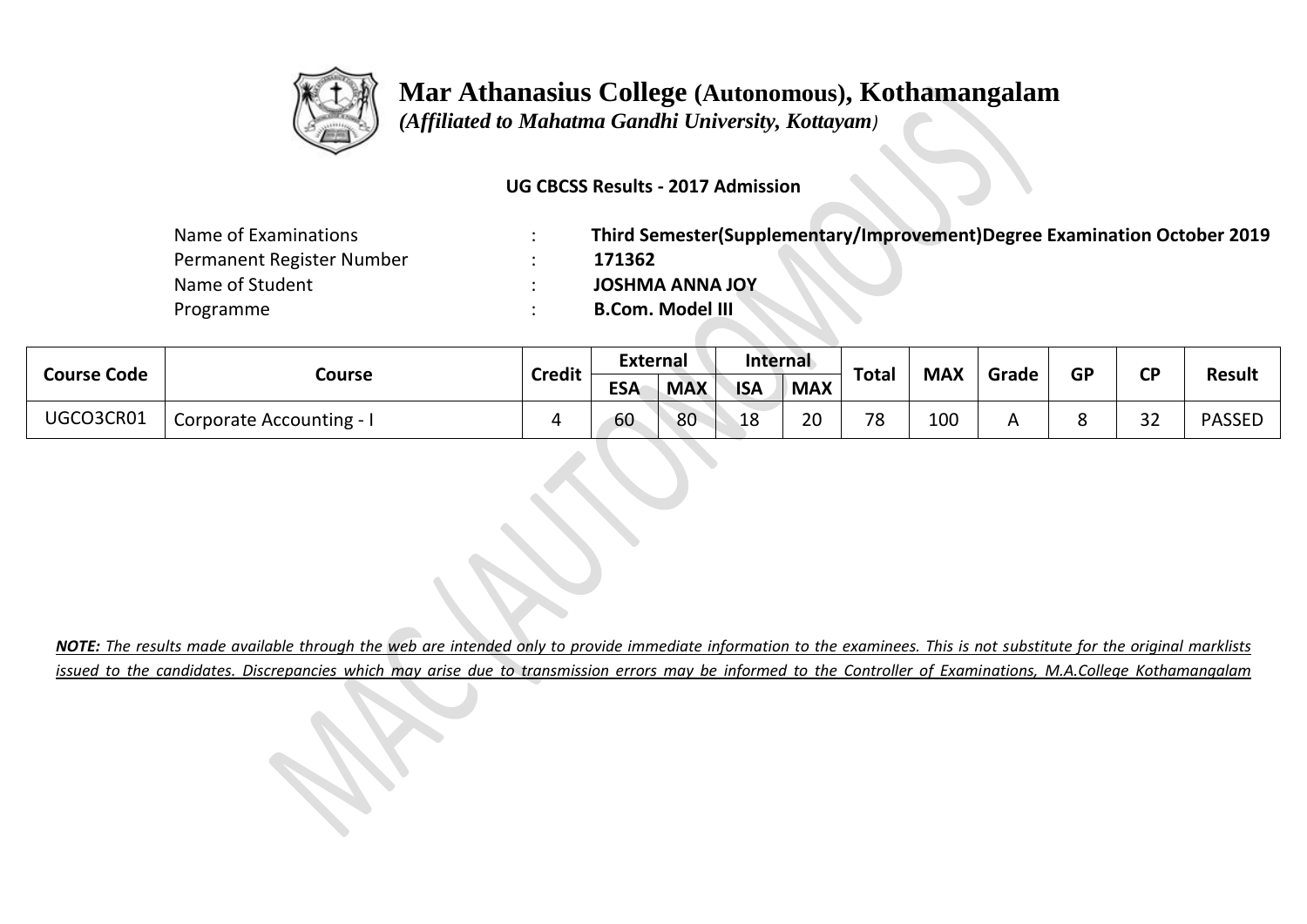

 *(Affiliated to Mahatma Gandhi University, Kottayam)*

### **UG CBCSS Results - 2017 Admission**

| Name of Examinations      | Third Semester(Supplementary/Improvement)Degree Examination October 2019 |
|---------------------------|--------------------------------------------------------------------------|
| Permanent Register Number | 171368                                                                   |
| Name of Student           | <b>RAHUL SANTHAN</b>                                                     |
| Programme                 | <b>B.Com. Model III</b>                                                  |

|                                     |                                                 | <b>Credit</b> | <b>External</b> |            | Internal   |            |                          | <b>MAX</b> | Grade | <b>GP</b> | <b>CP</b> |               |
|-------------------------------------|-------------------------------------------------|---------------|-----------------|------------|------------|------------|--------------------------|------------|-------|-----------|-----------|---------------|
| <b>Course Code</b><br><b>Course</b> |                                                 |               | <b>ESA</b>      | <b>MAX</b> | <b>ISA</b> | <b>MAX</b> | <b>Total</b>             |            |       |           |           | <b>Result</b> |
| UGCO3CR01                           | <b>Corporate Accounting - I</b>                 |               | 10              | 80         | 12         | 20         | $\overline{\phantom{0}}$ | 100        |       |           |           | <b>FAILED</b> |
| UGCO3CR02                           | <b>Quantitative Techniques for Business - I</b> | 4             | 25              | 80         | 13         | 20         | 38                       | 100        |       |           | 16        | <b>PASSED</b> |
| UGCO3CR03                           | <b>Financial Markets and Operations</b>         |               |                 | 80         | 11         | 20         | $\overline{\phantom{0}}$ | 100        |       |           |           | <b>FAILED</b> |
| UGCO3CR04                           | <b>Marketing Management</b>                     |               | 18              | 80         | 12         | 20         | $\overline{\phantom{a}}$ | 100        |       |           |           | <b>FAILED</b> |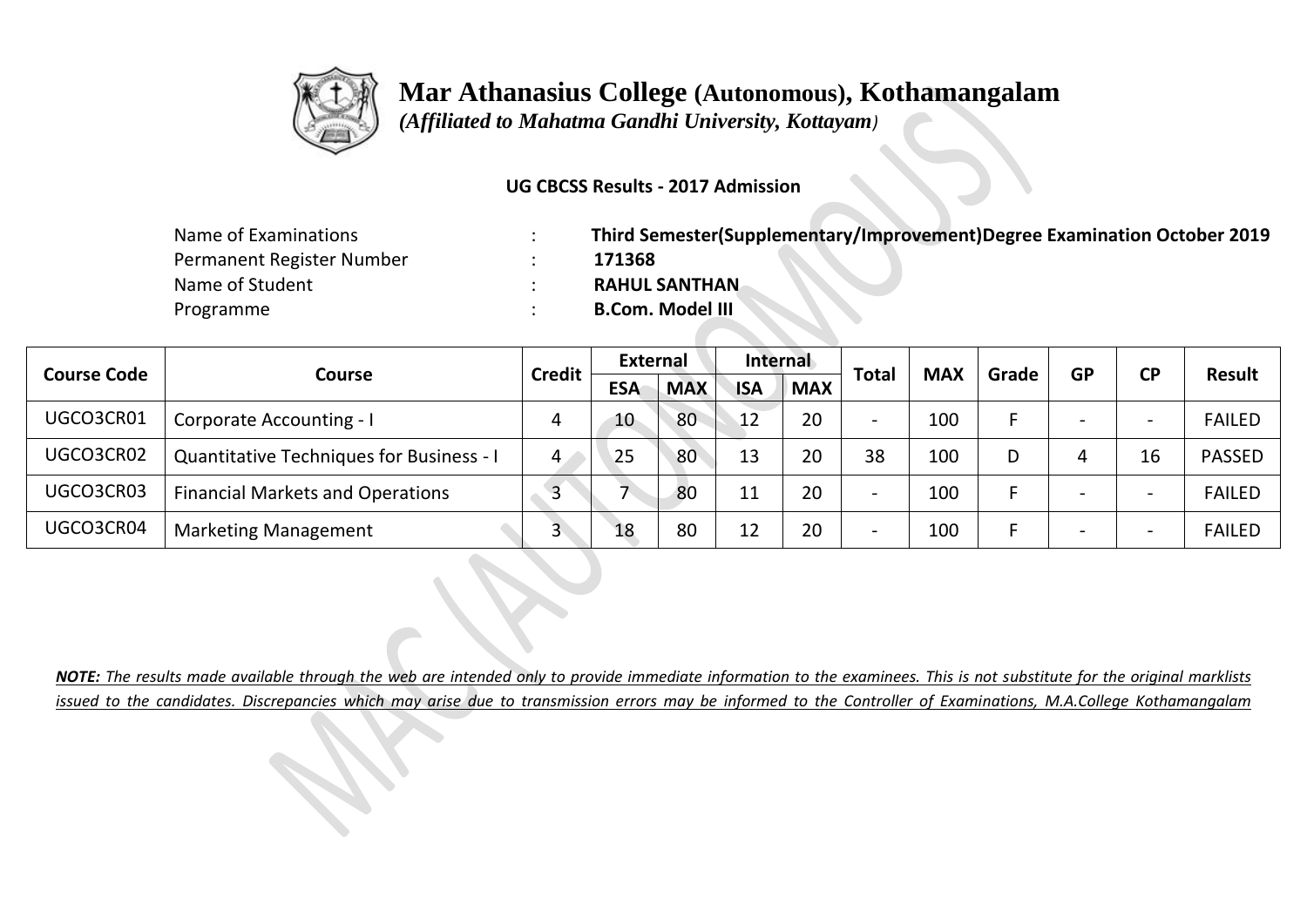

 *(Affiliated to Mahatma Gandhi University, Kottayam)*

### **UG CBCSS Results - 2017 Admission**

| Name of Examinations      | Third Semester(Supplementary/Improvement)Degree Examination October 2019 |
|---------------------------|--------------------------------------------------------------------------|
| Permanent Register Number | 171372                                                                   |
| Name of Student           | <b>SELVAKUMAR M</b>                                                      |
| Programme                 | <b>B.Com. Model III</b>                                                  |

|                    |                                                               | <b>Credit</b> | <b>External</b> |            | Internal   |            |              | <b>MAX</b> | Grade |    | ΓD | <b>Result</b> |
|--------------------|---------------------------------------------------------------|---------------|-----------------|------------|------------|------------|--------------|------------|-------|----|----|---------------|
| <b>Course Code</b> | Course                                                        |               | <b>ESA</b>      | <b>MAX</b> | <b>ISA</b> | <b>MAX</b> | <b>Total</b> |            |       | GP |    |               |
| UGCO3CR02          | <b>Quantitative Techniques for Business - I</b>               | Д             | 47              | 80         | 12         | 20         | 59           | 100        |       |    | 24 | <b>PASSED</b> |
| UGCO3CM01          | <b>Business Ethics and Corporate Social</b><br>Responsibility |               | 61              | 80         | 11         | 20         | フつ           | 100        | $B+$  |    | 21 | <b>PASSED</b> |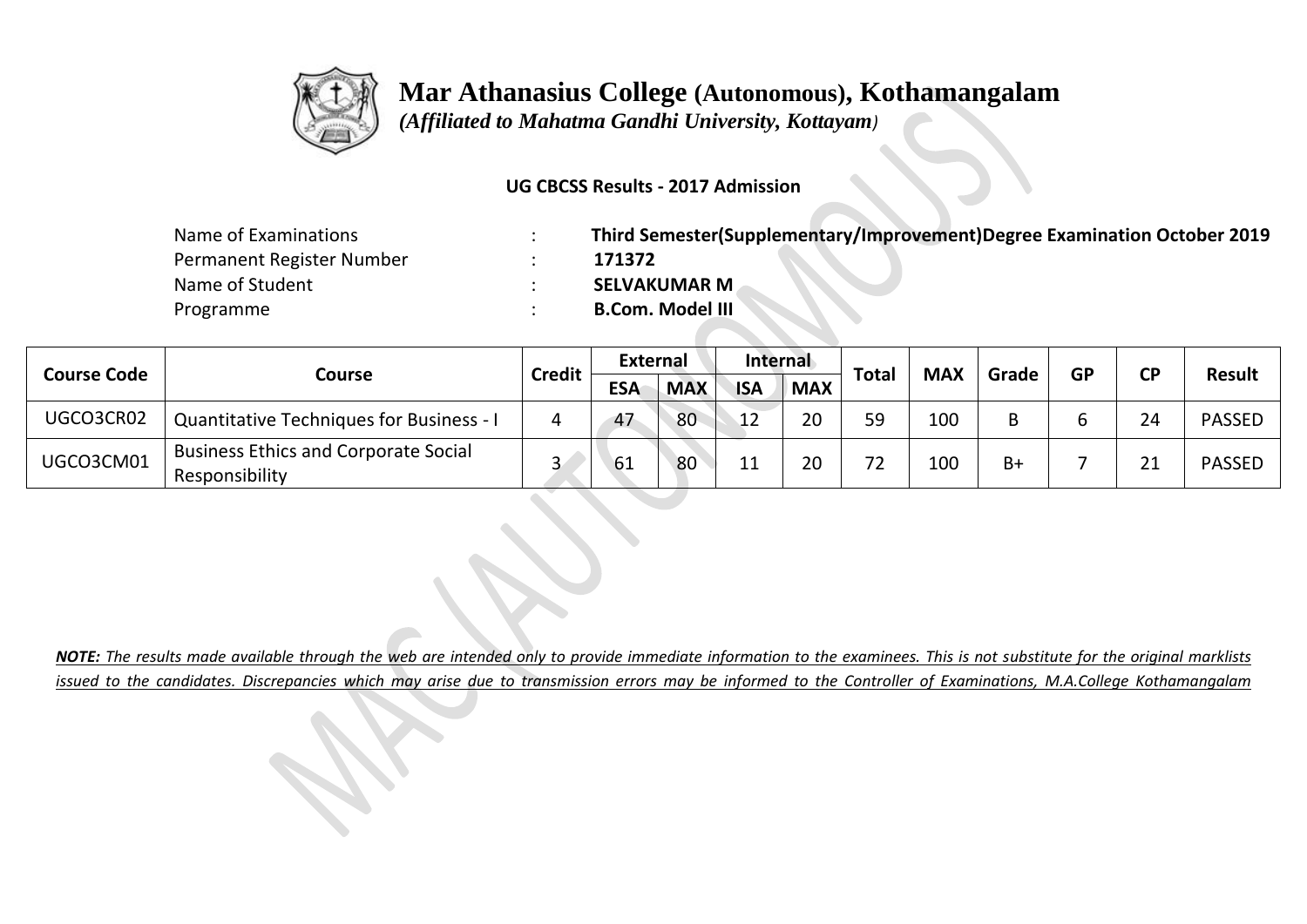

 *(Affiliated to Mahatma Gandhi University, Kottayam)*

### **UG CBCSS Results - 2017 Admission**

| Name of Examinations      | Third Semester(Supplementary/Improvement)Degree Examination October 2019 |
|---------------------------|--------------------------------------------------------------------------|
| Permanent Register Number | 171373                                                                   |
| Name of Student           | <b>SETHULAKSHMI SUNIL</b>                                                |
| Programme                 | <b>B.Com. Model III</b>                                                  |

| <b>Course Code</b> |                                                 | <b>Credit</b> | <b>External</b> |            | Internal   |            |                          | <b>MAX</b> |       | <b>GP</b> | ΓD |               |
|--------------------|-------------------------------------------------|---------------|-----------------|------------|------------|------------|--------------------------|------------|-------|-----------|----|---------------|
|                    | Course                                          |               | <b>ESA</b>      | <b>MAX</b> | <b>ISA</b> | <b>MAX</b> | Total                    |            | Grade |           |    | <b>Result</b> |
| UGCO3CR02          | <b>Quantitative Techniques for Business - I</b> |               | 53              | 80         | 18         | 20         | $\overline{\phantom{a}}$ | 100        | B+    |           | 28 | <b>PASSED</b> |